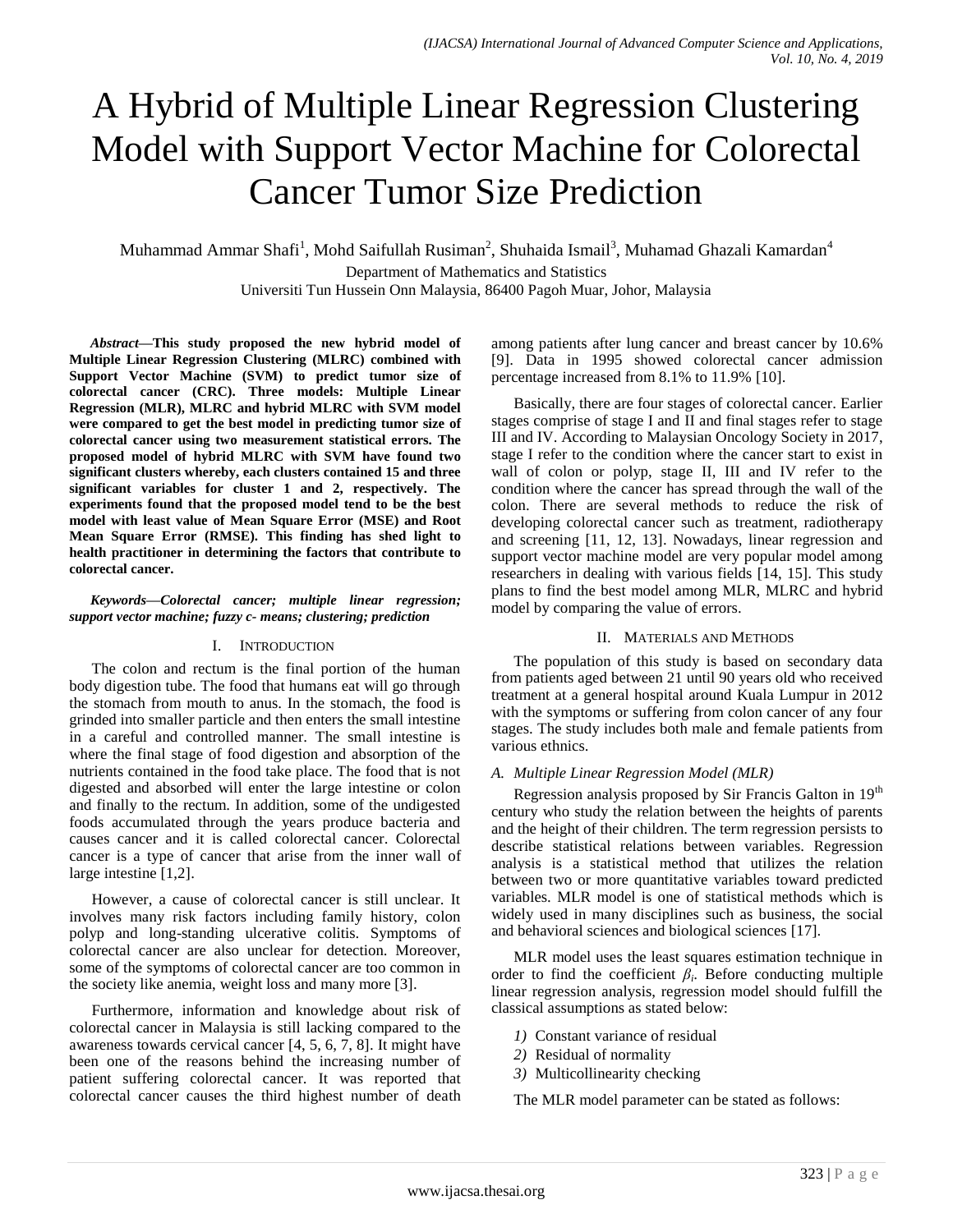$$
Y_i = \beta_0 + \beta_1 X_{i1} + \beta_2 X_{i2} + \dots + \beta_k X_{ik} + \varepsilon_i(\beta), i = 1, \dots, N
$$
 (1)

where:

 $Y_i$  is the value of response variable

 $B_0$ , $\beta_1$ , $\beta_2$  and  $\beta_i$  are unknown constant

 $X<sub>v</sub>$  is value of predictor variable

 $\varepsilon_i$  is the random error

Regression model is a linear model with multiple linear predictor variables. It is 'multiple' because there are more than one predictor variables in linear parameter. A model which is linear predictor in the parameters is refered as a first-order model.

# *B. Fuzzy C-Means Methods*

Fuzzy C-Means (FCM) is a method of clustering which allows the data to belong into two or more clusters.This model developed by Dunn (1973) and was improved by Bezdek (1981). A large family of fuzzy clustering algorithms is based on minimization of the fuzzy c-means objective function formulated as:

$$
J = \sum_{q=1}^{N} \sum_{r=1}^{C} u_{qr} d_{qr}^2
$$
 (2)

where *z* is any real number greater than 1,  $\mu_{qr}$  is the membership values, *dqr* represent as the distance according to Euclidean.  $N$  is the number of objects and  $C$  is the number of clusters. The index *q* (*q=*1*,…, N*) correspond to object number *q* and the index *r* (*r=*1*,..,C*) correspond to cluster number *r*. In case of Euclidean distance, the algorithm for minimising *J* can be summarized by the following steps:

*1)* Randomly select cluster centers '*c*'. Choose the termination tolerance between 0 and 1, then choose fuzziness exponent,  $z > 1$ .

*2)* Update distance,  $d_{qr}$  for given  $\mu_{qr}$  by computing the weighted average for each group and the Euclidean distance as:

$$
v_r = \frac{\sum_{q=1}^{N} u_{qr}^2 X_q}{\sum_{q=1}^{N} u_{qr}^2}
$$
  

$$
d^2_{qr} = ||x_q - v_r||^2
$$
 (3)

*3)* Update membership values as,

$$
u_{qr} = \frac{1}{\sum_{k=1}^{c} \left(\frac{d_{qr}}{d_{qk}}\right)^{\frac{2}{z-1}}}, \text{ for } z = 1
$$
 (4)

*4)* Calculate the objective or criterion *J* and make iteration in order to minimize the objective function. The iteration repeated for  $k = 1, 2, ..., \infty$ , then stop the iteration, else repeated step 2.



Fig. 1. The FCM Graph with Two Clusters.

The example of FCM cluster is shown in Fig. 1. The clusters have naturally circular shape with the clusters, XX located in the middle for each cluster.

## *C. Support Vector Machines Model (SVM)*

SVM model was proposed by Vapnik in 1963 in order to determine the subtle patterns in complex data sets. An SVM commonly used for classifying objects in prediction or forecasting technique The advantage of SVM is that it has two classifications types which are linear and non-linear [16].

SVM with linear classification is applied in this study. Linear classifier is used to determine to which group an object belongs to. It is done by dividing the groups with a line called hyperplane. The hyperplane linear classification is shown in Fig. 2.

In addition, equation of kernel functions with polynomial kernel as below [18]:

$$
K(x, y) = (xT y + 1)d
$$
 (5)

## *D. Hybrid MLR Clustering with SVM Models*

Multiple linear regression clustering is proposed in this study which is combination of MLR and FCM method. While, the hybrid is defined as a combination of both MLR clustering model and SVM model [18]. The steps of hybrid MLR clustering with SVM models is shown in Fig. 3.

This study contains three stages in preparing the new hybrid MLRC and SVM model. The first stage is MLR and SVM model will be applied to colorectal cancer data to determine the MSE and RMSE value of the model. In stage two, Pearson correlation was performed to find the highest correlation among the independent variables. Then, the selected variables are put into fuzzy c-means to find the appropriate clustering.



Fig. 2. Linear Classification with a Hyperplane.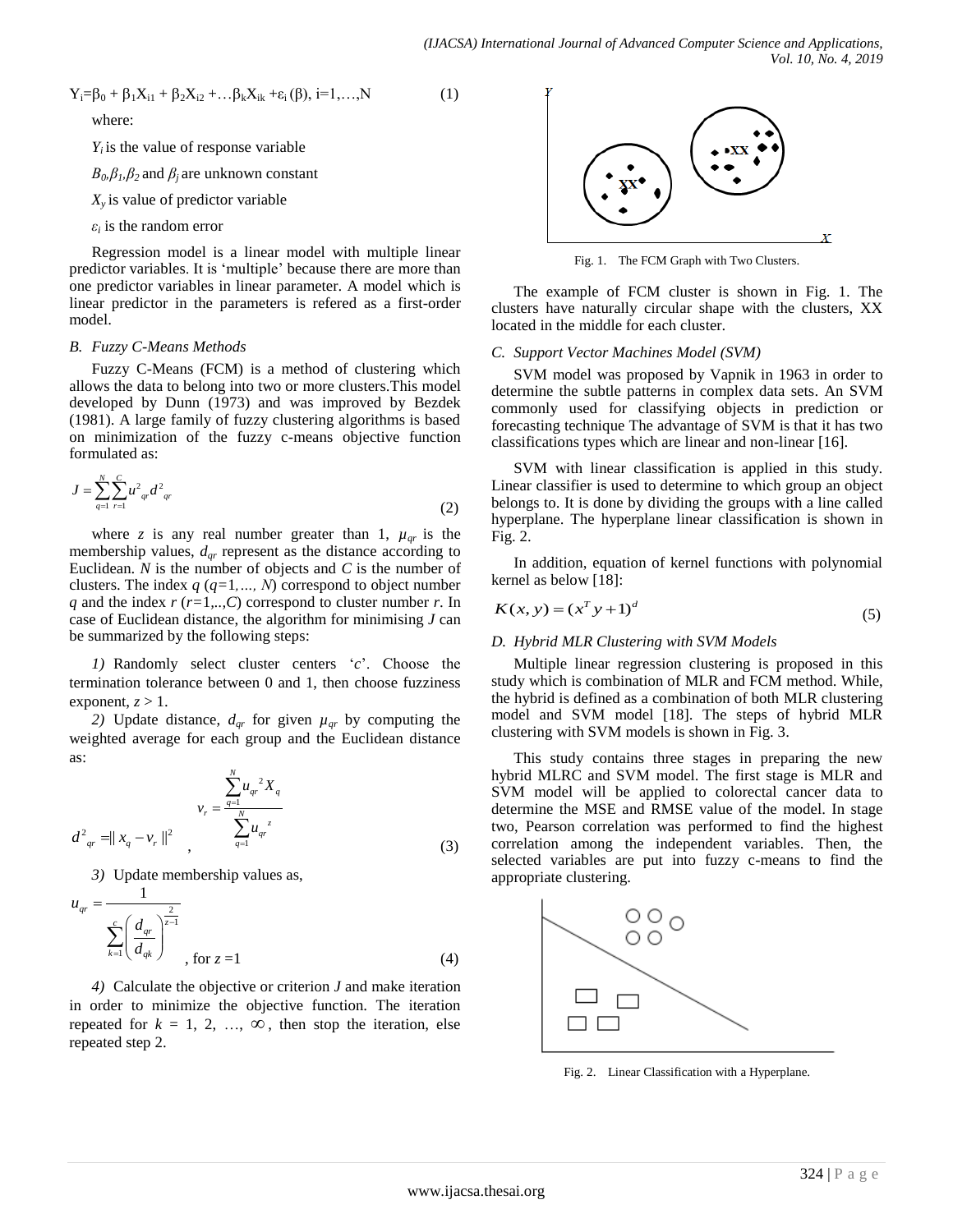

Fig. 3. Steps of Hybrid Model.

Finally, in stage three, the new dataset is obtained based on combination of MLRC and SVM to predict the tumor size of colorectal cancer. The equation for a new dataset as shown is Eq (6).

$$
Y = L_t + N_t \tag{6}
$$

Where,  $Y$  is a new dataset,  $L_t$  is the error of linear part (MLR) and  $N_t$  is the error of nonlinear part (SVM) of the hybrid model.

The performance for each cluster is evaluated using statistical performances which are MSE and RMSE values.

The final equation to find MSE value is as follow:  
\n
$$
MSE_{\text{final}} = \frac{n_1(MSE_1) + N_2(MSE_2)}{n_1 + n_2}
$$
\n(7)

Where,  $n_1$  *and*  $n_2$  are the number of data for cluster 1 and cluster 2 respectively.  $MSE<sub>1</sub>$ ,  $MSE<sub>2</sub>$  is the value of mean square error for cluster 1 and cluster 2, respectively.

#### III. RESULTS

This study used secondary data of tumor size for colorectal cancer and contains 180 patients as respondents. The dependent variable is tumor size while 25 factors and symptoms variables are chosen as independent variables. The average age of patients facing colorectal cancer and symptoms is 61 years old. While, the average tumor size in diameter (mm) is 53.45.

The comparison among MLR, MLRC and hybrid of MLRC with SVM model are compared using cross validation statistical techniques which are MSE and RMSE. The model with the lowest of MSE and RMSE value is chosen as the best model to predict the tumor size of colorectal cancer.

## *A. Multiple Linear Regression Model*

The data in this study were tested using three assumptions of MLR which is residual of constant variance, residual of normality and multi-collinearity and all the assumptions were satisfied and fulfilled.

This study applied MLR model in the data of tumor size colorectal cancer with 25 independent variables. Table I shows the parameter of the model.

All the significant variables chosen are important to predict tumor size of colorectal cancer. The estimated multiple linear regression model for colorectal cancer is as follows:

 $\hat{Y}$ =76.056 + 0.421 age + 3.459 icd10 + 0.961 TNM staging– 16.738 family history  $+ 5.035$  Crohn's disease  $+ 5.557$  history of cancer  $-6.517$  gastric  $+12.865$  ovarian  $-4.350$  intestinal obstruction –7.943 anemia –3.994 abdominal (8)

TABLE I. PARAMETER OF THE MODEL

| <b>Independent variables</b>      | Beta $(\beta)$ | <b>Sig. Value</b> |
|-----------------------------------|----------------|-------------------|
| (Constant)                        | 76.056         | $*0.000$          |
| $x_i$ (Gender)                    | 1.977          | 0.286             |
| $x_2$ (Age at Diagnosis (years))  | $-0.421$       | $*0.000$          |
| $x_3$ (Ethnic Group)              | 2.231          | 0.114             |
| $x_4$ (ICD 10 Site)               | 3.459          | $*0.027$          |
| $x_5$ (TNM Staging)               | 0.961          | $*0.040$          |
| $x_6$ (Family_History)            | $-16.738$      | $*0.000$          |
| $x_7$ (Diabetes Mellitus)         | 0.832          | 0.679             |
| $x_8$ (Crohn's Disease)           | 5.035          | $*0.012$          |
| $x9$ (Ulcerative colitis)         | 1.508          | 0.432             |
| $x_{10}$ (Polyp)                  | $-1.577$       | 0.396             |
| $x_{II}$ (History of cancer)      | 5.557          | $*0.007$          |
| $x_{12}$ (Endometrial)            | $-0.869$       | 0.648             |
| $x_{13}$ (Gastric)                | $-6.517$       | $*0.001$          |
| $x_{14}$ (Small bowel)            | $-3.33$        | 0.087             |
| $x_{15}$ (Hepatobiliary)          | $-1.047$       | 0.589             |
| $x_{16}$ (Urinary tract)          | 2.597          | 0.176             |
| $x_{17}$ (Ovarian)                | 12.865         | $*0.000$          |
| $x_{18}$ (Other cancer)           | 3.248          | 0.084             |
| $x_{19}$ (Intestinal Obstruction) | $-4.35$        | $*0.022$          |
| $x_{20}$ (Colorectal)             | 1.227          | 0.511             |
| $x_{21}$ (weight_loss)            | 3.063          | 0.1               |
| $x_{22}$ (Diarrhoe)               | 0.75           | 0.695             |
| $x_{23}$ (Anemia)                 | $-7.943$       | $*0.003$          |
| $x_{24}$ (blood_stool)            | $-2.158$       | 0.233             |
| $x_{25}$ (Abdominal)              | $-3.994$       | $*0.038$          |

\*Significant at 0.05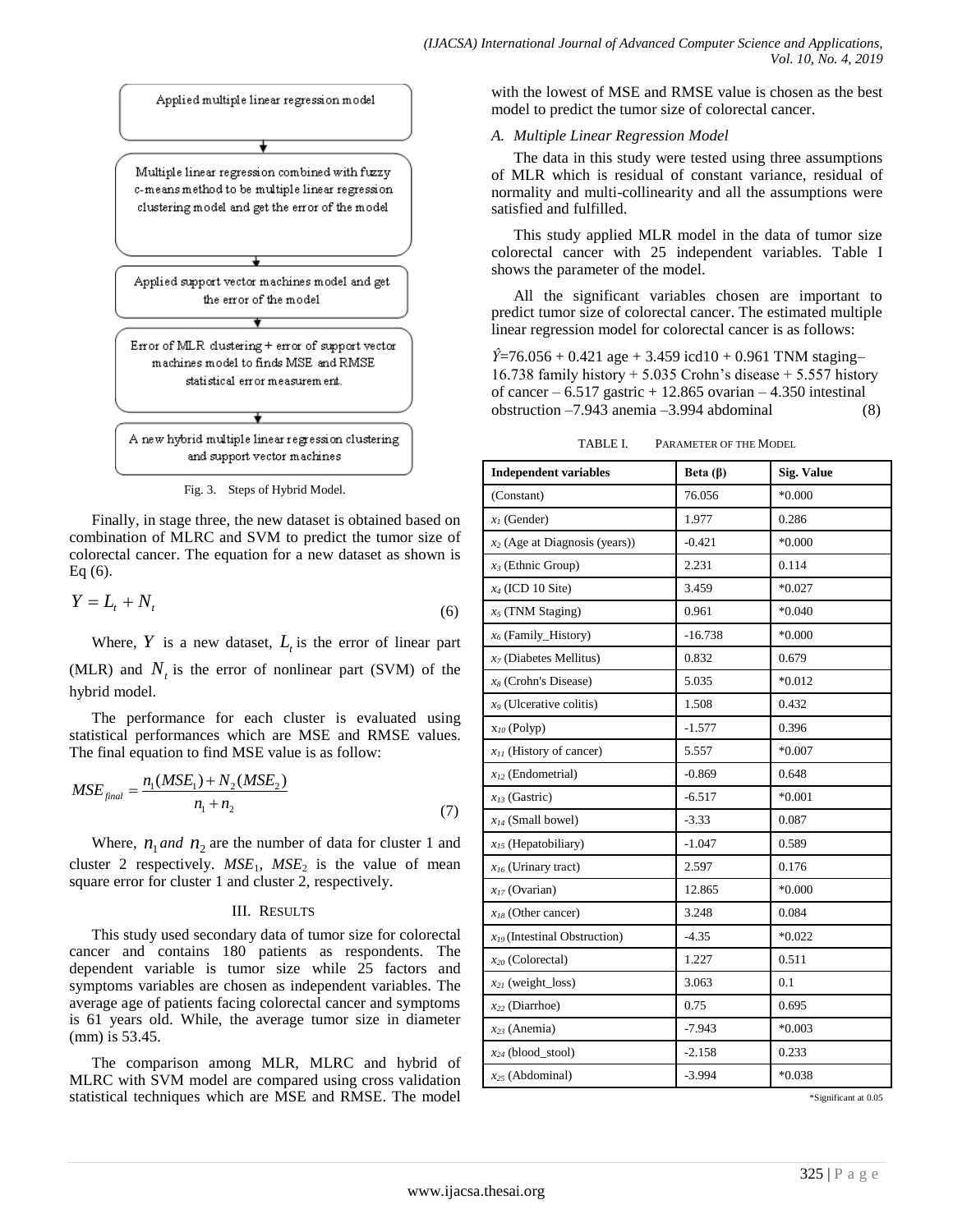| <b>Sources</b>    | Sum of<br><b>Squares</b> | df  | <b>Mean Square</b> | F-<br><b>Value</b> | <b>P-Value</b>    |
|-------------------|--------------------------|-----|--------------------|--------------------|-------------------|
| <b>Regression</b> | 21396.590                | 25  | 855.864            | 6.606              | 0.000             |
| <b>Residual</b>   | 19951.960                | 154 | 129.558 (MSE)      |                    | 11.3826<br>(RMSE) |
| <b>Total</b>      | 41348.550                | 179 |                    |                    |                   |

TABLE II. ANOVA FOR MULTIPLE LINEAR REGRESSION

In addition, Analysis of Variance (ANOVA) analysis was performed. The result shows that the MSE term is 129.558 and RMSE is 11.3826. The result of ANOVA is shown in Table II.

#### *B. Multiple Linear Regression with Fuzzy C-Means Method*

The three assumptions applied for MLR in cluster 1 and cluster 2 models were fulfilled and satisfied. Furthermore, the independent variables x17 (ovarian), x8 (crohn's disease), x5 (TNM staging), x11 (history of cancer) and x1 (gender) were chosen since it has the highest correlation value. The data will be divided into two cluster, cluster 1 and cluster 2. The correlation values among x17, x8, x5, x11 and x1 as shown below in Table III:

Based on Table III, *y* vs *x<sup>17</sup>* show the best cluster results. The final MSE value is calculated based on equation 6. The amount of respondents in the data taken with 180 patients. The results are in Table IV.

*1) Cluster 1 (Y vs X17):* Cluster 1 (based on  $X_{17}$ ) for the clustering model between MLR and FCM used 85 data as respondent in the analysis. The measurement of error MSE and RMSE is shown in Table V. The model for cluster 1 is as follow:

 $\hat{Y}_1 = 64.278 - 0.573$  age + 4.321 ethnic + 5.836 icd10 + 2.024 TNM Staging - 9.670 family history + 3.130 Crohn's disease + 3.127 ulcerative colitis + 4.924 history of cancer - 6.784 small bowel  $+ 3.414$  urinary tract  $+ 13.736$  ovarian  $+ 4.193$ other cancer –  $6.583$  intestinal obstruction + 4.677 weight loss + 5.555 diarrhea - 4.315 blood stool. (9)

TABLE III. CORRELATION VALUES

| correlation      | value | significant |
|------------------|-------|-------------|
| Y vs $x_{17}(1)$ | 0.246 | 0.001       |
| Y vs $x_8(2)$    | 0.145 | 0.052       |
| Y vs $x_5(3)$    | 0.141 | 0.058       |
| Y vs $x_{II}(4)$ | 0.117 | 0.119       |
| Y vs $x_I(5)$    | 0.089 | 0.237       |

TABLE IV. THE FINAL OF MSE AND RMSE VALUE OF THE MODEL

| <b>Correlation</b> | <b>Final MSE</b> |
|--------------------|------------------|
| Y vs $x_{17}$      | 116.985          |
| Y vs $x_8$         | 123.560          |
| $Y \nu s x_5$      | 116.985          |
| $Y \nu s x_{II}$   | 116.985          |
| $Y \nu s x_i$      | 123.560          |

TABLE V. MSE AND RMSE VALUE OF MODEL CLUSTER 1

| <b>Methods</b> | <b>Value</b> |
|----------------|--------------|
| <b>MSE</b>     | 32.763       |
| <b>RMSE</b>    | 5.724        |

TABLE VI. MSE AND RMSE VALUE OF MODEL CLUSTER 2

| <b>Methods</b> | <b>Value</b> |
|----------------|--------------|
| <b>MSE</b>     | 192.341      |
| RMSE           | 13.868       |

2) *Cluster* 2 (*Y vs X<sub>17</sub>*): Cluster 2 (based on  $X_{17}$ ) for the clustering model between MLR and FCM used 95 data as respondent in the analysis. The measurement of error MSE and RMSE is shown in Table VI. The model for cluster 2 is as follow:

 $\hat{Y}_2$  = 78.073–22.907 family history – 13.157 gastric + 12.454 ovarian (10)

#### *C. Hybrid MLR Clustering with SVM Model*

A measurement statistical error of MSE and RMSE and coefficient of parameter model was applied in a new model hybrid of MLRC and SVM. The error measurement of MSE and RMSE could be evaluated by sum error of MLRC and SVM model to determine the value of MSE and RMSE. The smallest value of error will be the best model to predict tumor size of colorectal cancer. The final MSE and RMSE of the model show in Table VII.

*1) Cluster 1 (Y vs X<sub>17</sub>):* Cluster 1 (based on  $X_{17}$ ) for the clustering model between MLR clustering and SVM used 85 data as respondent in the analysis. The MSE and RMSE values and error of cluster 1 are shown in Table VIII and Fig. 4, respectively.

TABLE VII. MSE AND RMSE VALUE OF MODEL

| <b>Methods</b> | <b>Value</b> |
|----------------|--------------|
| <b>MSE</b>     | 78.661       |
| <b>RMSE</b>    | 8.869        |

TABLE VIII. MEASUREMENT ERROR OF CLUSTER 1

| <b>Methods</b> | <b>Value</b> |
|----------------|--------------|
| <b>MSE</b>     | 44.979       |
| <b>RMSE</b>    | 6.707        |



Fig. 4. The Error of Cluster 1.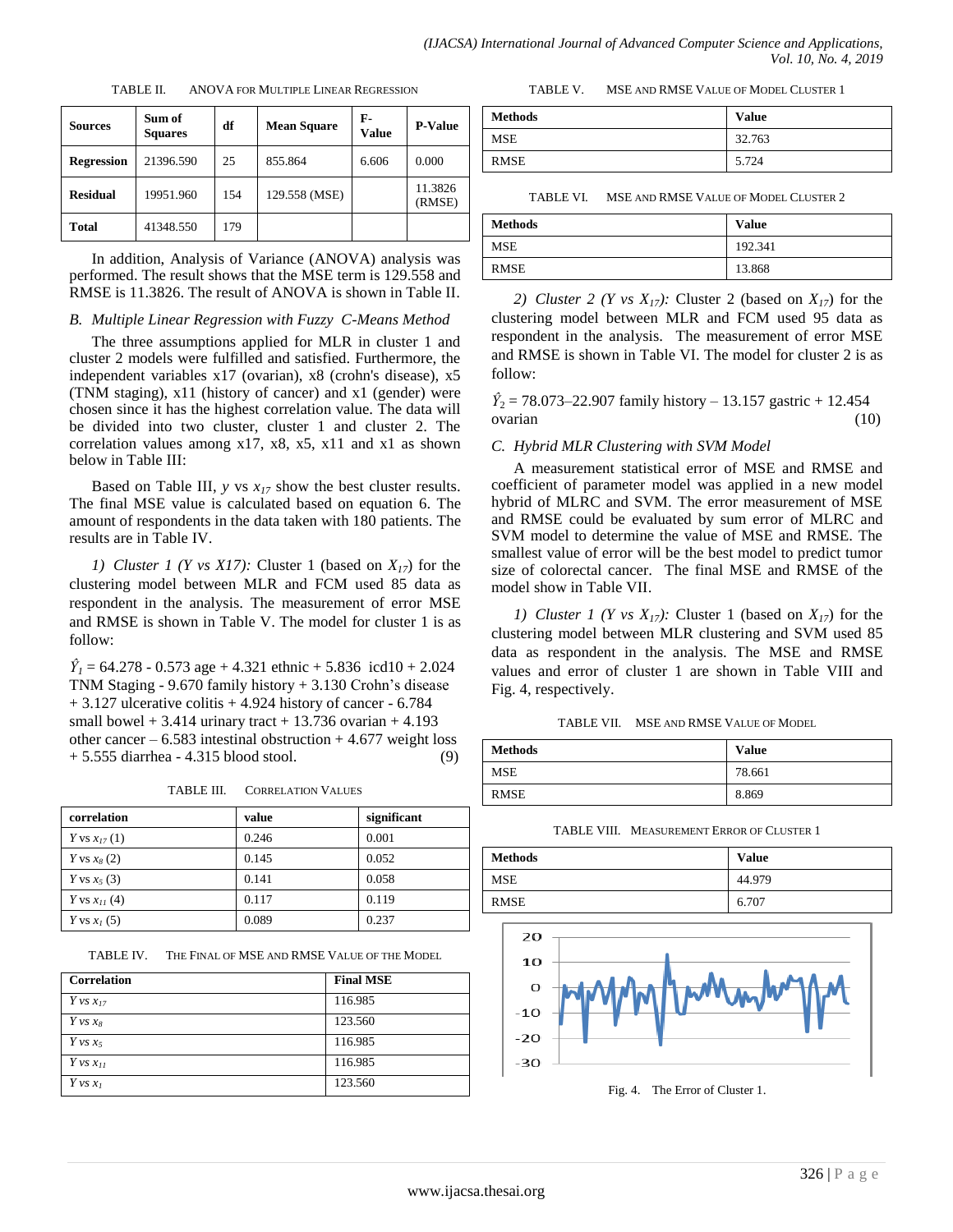There are several independents variables of the model which are significant to predict tumor size of colorectal cancer and the MLRC and SVM model in Cluster 1 for the model is as follows:

 $\hat{Y}$  = 64.278 - 0.573 age + 4.321 ethnic + 5.836 icd10 + 2.024 TNM Staging - 9.670 family history + 3.130 Crohn's disease  $+ 3.127$  ulcerative colitis  $+ 4.924$  history of cancer  $- 6.784$ small bowel  $+ 3.414$  urinary tract  $+ 13.736$  ovarian  $+ 4.193$ other cancer –  $6.583$  intestinal obstruction  $+4.677$  weight loss + 5.555 diarrhoea - 4.315 blood stool (11)

2) *Cluster* 2 (*Y vs X<sub>17</sub>*): Cluster 2 (based on  $X_{17}$ ) for the clustering model between MLRC and SVM model used 95 data as respondent in the analysis. The three assumptions were fulfilled and satisfied. The MSE and RMSE values and error of cluster 2 are shown in Table IX and Fig. 5, respectively.

| TABLE IX. | <b>MEASUREMENT ERROR OF CLUSTER 2</b> |  |  |
|-----------|---------------------------------------|--|--|
|           |                                       |  |  |



Fig. 5. The Error of Cluster 2.

The MLRC and SVM model for colorectal cancer model in Cluster 2 is then predicted as follows:

*Ŷ*=78.073–22.907 family history–13.157 gastric + 12.454 ovarian (12)

## IV. CONCLUSION

This study proposed a hybrid of MLRC with SVM model. The MSE and RMSE have been used to measure the effectiveness of the model in predicting tumor size of colorectal cancer based on the factors and symptoms of colorectal cancer.

It was found that the proposed model of MLRC with SVM has yield a good result in predicting the tumor size of colorectal cancer suffered by patients in general hospitals of Kuala Lumpur. The results showed that MSE and RMSE for a new hybrid of MLRC and SVM model are 78.661 and 8.869 respectively.

Based on hybrid MLRC with SVM, there are 16 significant independent variables that are found to be a contributed factors to colorectal cancer which are age, ethnic, icd10, TNM staging, family history, Crohn's disease, ulcerative colitis, history of cancer, small bowel, urinary tract, ovarian, other cancer, intestinal obstruction, weight loss, diarrhea and blood stool. On the other hand, only three independent variables are significant in cluster 2 which are family history, gastric and ovarian. The summary of the error of the models is shown in the Table X.

| TABLE X. | <b>SUMMARY ERROR OF MODELS</b> |
|----------|--------------------------------|
|----------|--------------------------------|

| <b>Model of linear regression</b>                                        | <b>MSE</b> | <b>RMSE</b> |
|--------------------------------------------------------------------------|------------|-------------|
| ML R                                                                     | 129.558    | 11.383      |
| MLR clustering                                                           | 116.985    | 10.816      |
| A new hybrid model (MLR clustering and<br>support vector machines model) | 78.661     | 8.869       |

In future, the new hybrid model of MLRC and SVM model can be applied to various fields especially for vagueness data and complex data. Moreover, the study using hybrid model can be used in order to predict the factors and symptoms of colorectal cancer and hence, can reduce the mortality rate.

#### ACKNOWLEDGMENT

This research is supported by the Universiti Tun Hussein Onn Malaysia under the TIER 1 grant scheme vot number H232.

#### **REFERENCES**

- [1] ''Healthline,'' colon cancer, 2011. Retrieved from healthline.com
- [2] ''MedicineNet,'' colon cancer, 2011. Retrieved from http''//MedicineNet.com
- [3] Obi, J. C, Imianvan, A. A, ''Fuzzy neaural approach for colon cancer prediction,'' Scientia Africana, vol. 11, pp. 65-76, 2012.
- [4] Harmy, M.Y, Norwati, D, Norhayati, M.N, Amry, A.R, ''Knowledge and attitude of colorectal cancerscreening among moderate risk patients in west Malaysia,'' Asian Pacific J Cancer prev, vol. 12, pp. 1957-60, 2011.
- [5] Hoffman, R. M., Rhyne, R. L., Helitzer, D. L, ''Barriers of colorectal cancer screening: physician and general population perspectives, New mexico, 2006,'' Preventing Chronic Diseases, vol. 289, pp. 2492-2493, 2011.
- [6] Lim, G.C.C, ''Overview of cancer in Malaysia,'' Jpn Jclin Oncol, vol. 32, pp. s37-42, 2011.
- [7] ''Second report of the national cancer registry,', 2010.. [http:// www.makna.org.my/NCR/].
- [8] Vincent, J. Hochhalter, A. K., Broglio, K., Avots-Avotin, A. E., ''Surveys respondents planning to have screening colonoscopy report unique barriers,'' The Permanente Journal, vol. 15, pp. 4-11, 2011.
- [9] World Health Organization Data, ''Publications of the World Health Organization,'' The WHO Web Site, 2010.
- [10] Ministry of Health, Malaysia, ''Information and Documentation System Unit. Planning & Development Division,'' 2010.
- [11] Pereira M. Graca, Ana Paula Figuiredo and Frank D. Fincham, ''Anxiety, Depression, Traumatic Stress and Quality of Life in Colorectal Cancer after Different Treatments: A Study With Portuguese Patients and Their Partners,'' European Journal of Oncology Nursing, pp. 1-6, 2011.
- [12] Roslani April Camilla, Taufiq Abdullah and Kulenthran Arumugam, ''Screening for Colorectal Neoplasias with Fecal Occult Blood Tests: False-positive Impact of Non-Dietary Restriction,'' Asian Pacific Journal of Cancer Prevention, vol. 13, pp. 237-241, 2012.